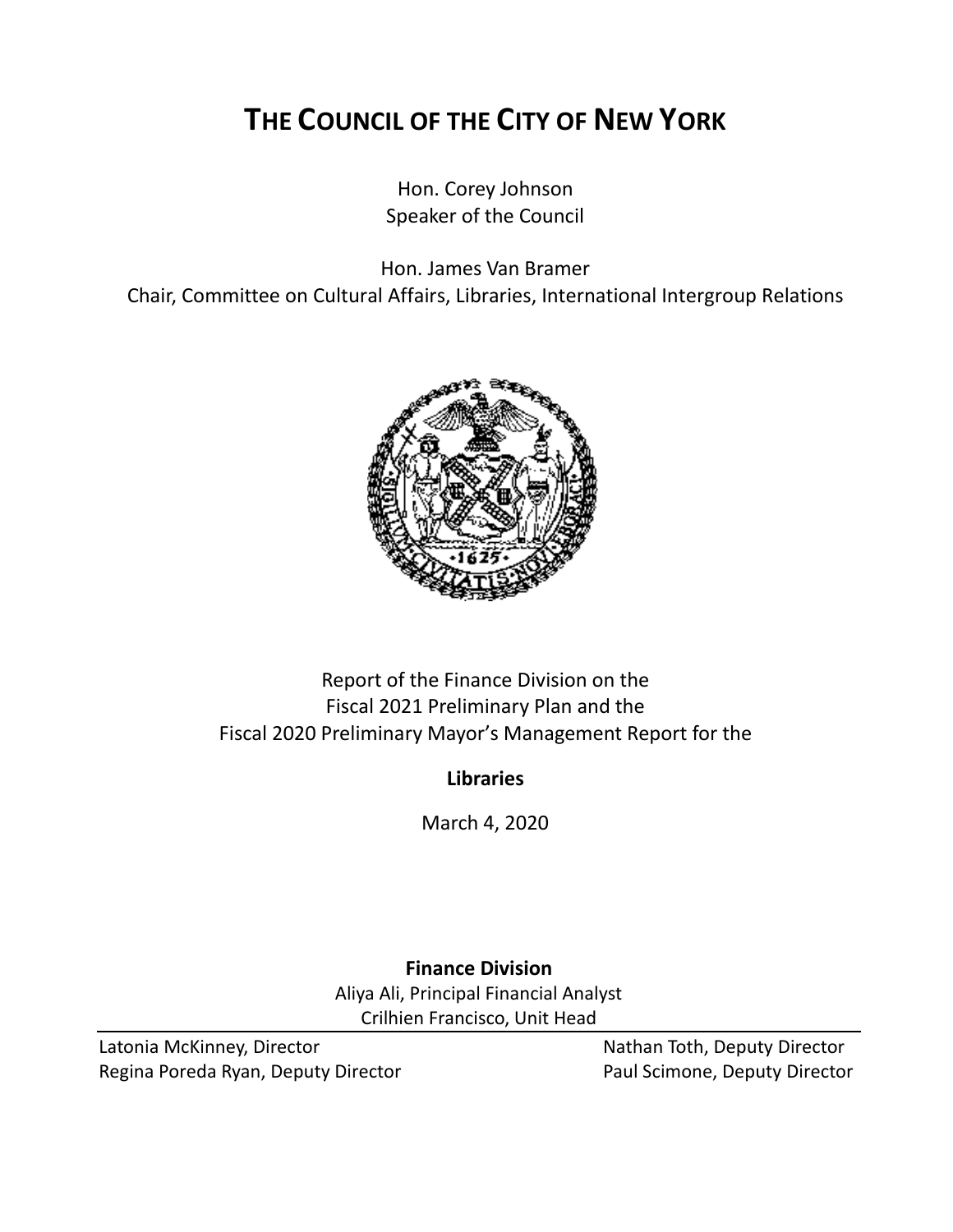# **Table of Contents**

| Fiscal 2021 Preliminary Capital Budget and Commitment Plan for Fiscal 2020-2024 10 |  |
|------------------------------------------------------------------------------------|--|
|                                                                                    |  |
|                                                                                    |  |
|                                                                                    |  |
|                                                                                    |  |
|                                                                                    |  |
|                                                                                    |  |
|                                                                                    |  |
|                                                                                    |  |
|                                                                                    |  |
|                                                                                    |  |
|                                                                                    |  |
|                                                                                    |  |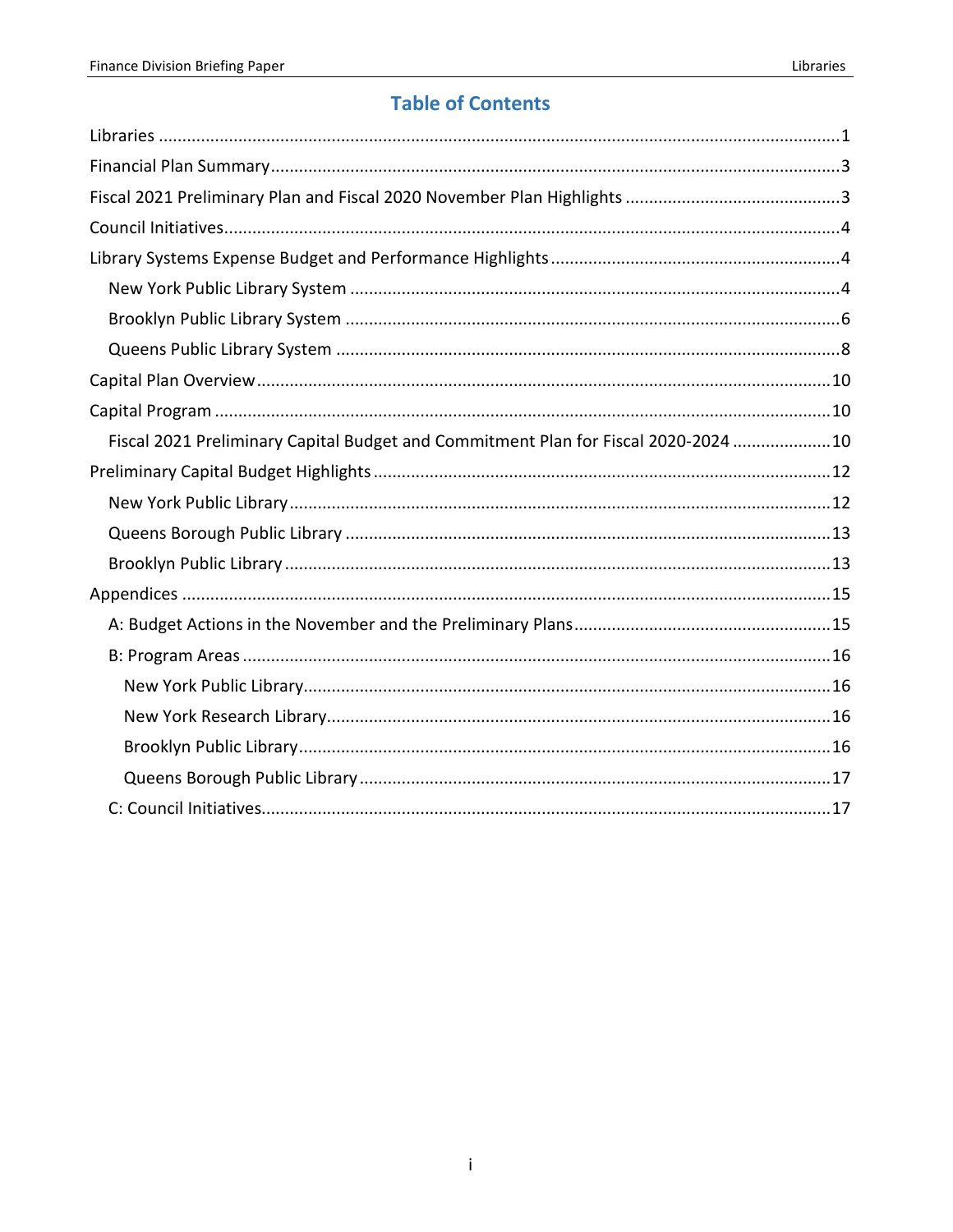## <span id="page-2-0"></span>**Libraries**

Library services are provided through three independent systems: the Brooklyn Public Library (BPL), the Queens Borough Public Library (QBPL), and the New York Public Library (NYPL). The first two provide services in their respective boroughs, while the NYPL serves the boroughs of Manhattan, Bronx, and Staten Island. These systems operate 216 local library branches throughout the City and four research library centers in Manhattan. The libraries offer free and open access to books, periodicals, electronic resources and non-print materials. A number of public services such as reference & career services; internet access; and educational, cultural & recreational programming for adults, young adults & children are also provided. The libraries' collections include 377 electronic databases and more than 65 million books, periodicals and other circulating and reference items. The City provides for both direct operating support and energy costs in all facilities.

Libraries are no longer just a place for books and silent retreat. Libraries across the country are responding to changing demand and are being challenged to reform their roles and purposes. The focus was once circulation and while circulation is still crucial to the systems Libraries now provide free services and programs for children and teens, immigrants and seniors, New Yorkers who lack access to broadband at home, people who need literacy services, New Yorkers who are actively looking for jobs and small business owners.

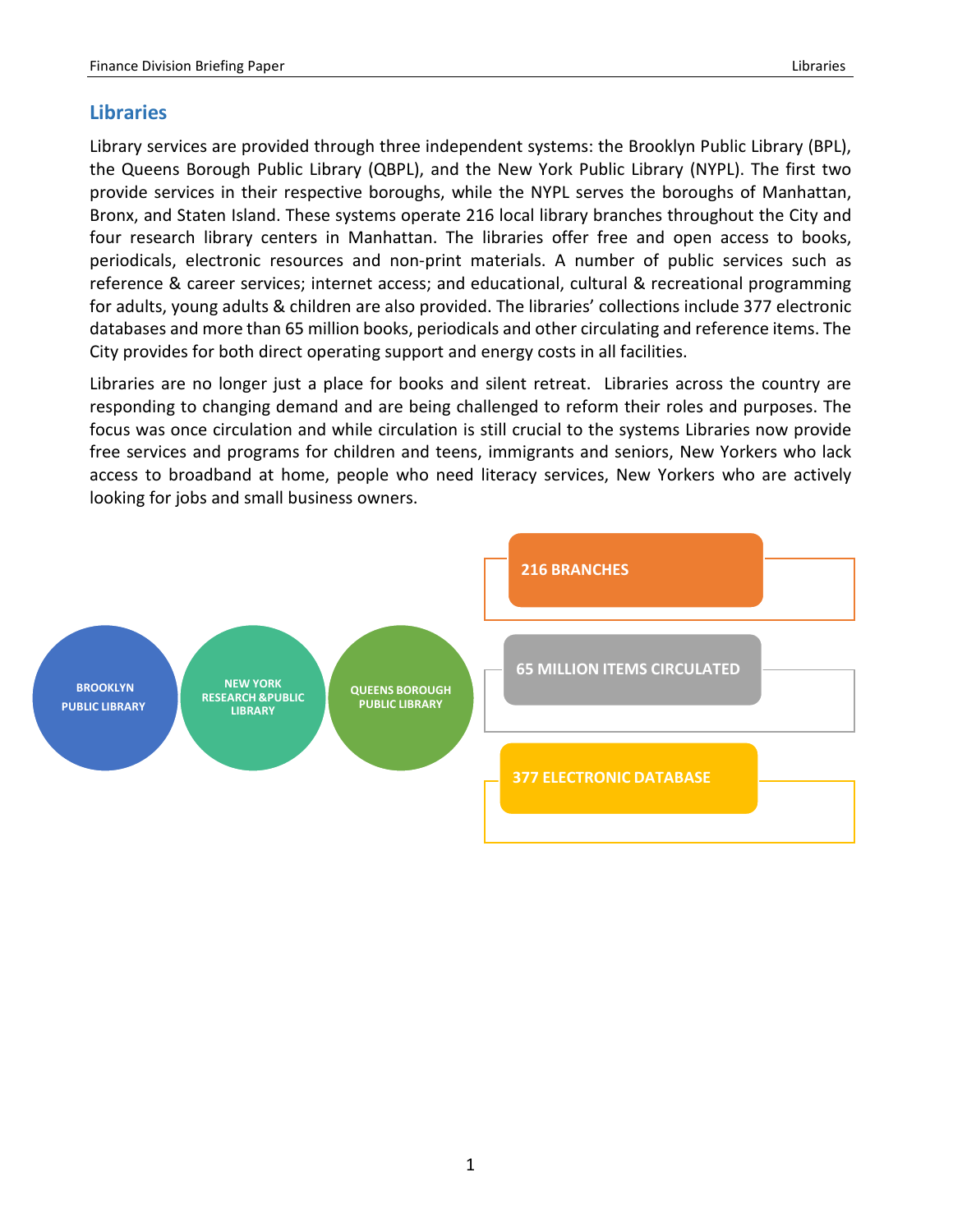There are 216 branches across the City. Each system offers a variety of services to the communities they serve.

- Some branches focus on adult literacy skills while others have a teen center with a recording studio, all in an effort to respond to the demands and needs of their patrons.
- The three systems maintain robust and diverse collections in multiple languages and provide computers and other technology for the public, serving as a critical link for disconnected or low-income households.
- The systems, in response to the changing technology needs of their patrons, promote equitable access to mobile technology with widespread Wi-Fi and lending of tablets and laptops.
- The City's public libraries continue to expand their services offered to incarcerated New Yorkers and to the homeless in each borough. Services expanded include Video Visitation, allowing incarcerated people to communicate with their loved ones at the library through video conferencing, and the opening of a second permanent library space with the Department of Correction.
- The libraries have expanded literacy programs in shelters and continue to partner with the Department of Homeless Services to better serve the homeless community.
- The three systems collaborated with the City on Culture Pass, a citywide initiative that eliminates financial barriers and provides library cardholders with free access to myriad cultural institutions across the five boroughs.
- The three library systems is partnering with the City on its Census 2020 outreach efforts by conducting census outreach and providing technological support.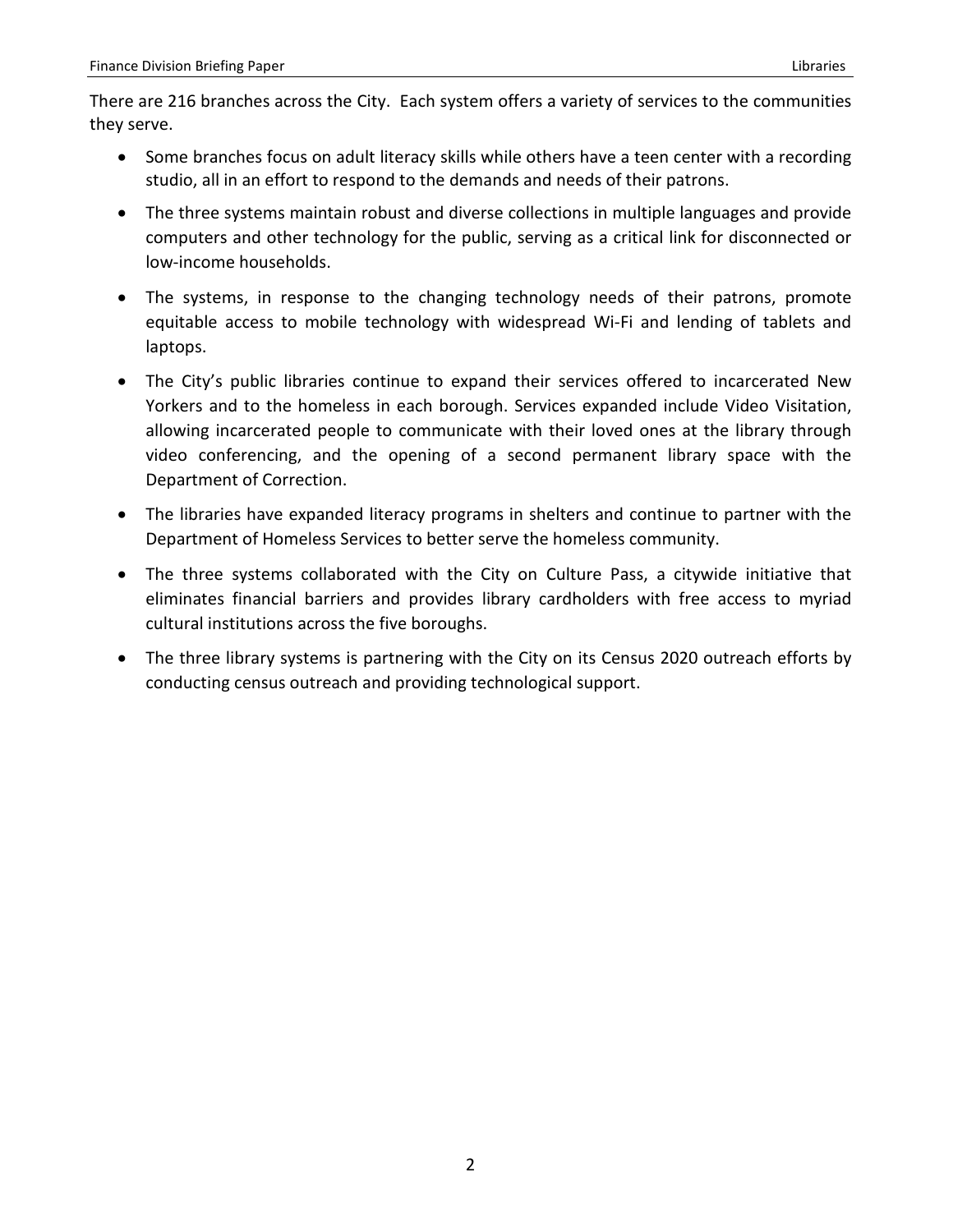## <span id="page-4-0"></span>**Financial Plan Summary**

Each system receives City tax-levy funds for operational and energy support, as well as capital funds for maintenance of the 216 branches managed by the systems and to create new branches and/or specialized centers.

In Fiscal 2020, the Council allocated \$14 million in one-time funding to the library systems at Adoption, to continue to provide the same level of service they delivered during the nearly 37 million collective visits in the prior fiscal year. This Council's funding was in addition to a \$16 million increase in baseline funding provided by the Administration at the urging of the Council. In addition, the Administration restored a proposed \$2.4 million Program to Eliminate the Gap (PEG) which would have required the systems to decrease their DVD and material acquisition.

For Fiscal 2021, the Administration is proposing a \$410.7 million subsidy for the systems, which represents a decrease in funding of three percent when compared to the Fiscal 2020 Adopted Budget of \$424.2 million.

| <b>Libraries Financial Summary</b> |             |             |             |                         |             |                  |
|------------------------------------|-------------|-------------|-------------|-------------------------|-------------|------------------|
| Dollars in Thousands               |             |             |             |                         |             |                  |
|                                    | <b>FY18</b> | <b>FY19</b> | <b>FY20</b> | <b>Preliminary Plan</b> |             | *Difference      |
|                                    | Actual      | Actual      | Adopted     | <b>FY20</b>             | <b>FY21</b> | <b>FY20-FY21</b> |
| <b>Budget By Program Area</b>      |             |             |             |                         |             |                  |
| Research Libraries                 | \$28,075    | \$28,458    | \$31,016    | \$31,022                | \$30,127    | (\$889)          |
| <b>NYPL</b>                        | 139,889     | 146,015     | 154,638     | 155,959                 | 149,610     | (5,029)          |
| <b>BPL</b>                         | 105,877     | 111,706     | 116,568     | 118,306                 | 113,185     | (3,383)          |
| QBPL                               | 108,597     | 115,808     | 122,021     | 122,742                 | 117,819     | (4,202)          |
| <b>TOTAL</b>                       | \$382,438   | \$401,988   | \$424,243   | \$428,029               | \$410,740   | ( \$13,503)      |
| <b>Funding</b>                     |             |             |             |                         |             |                  |
| City Funds                         |             |             | \$424,243   | \$424,584               | \$410,740   | ( \$13,503)      |
| <b>Other Categorical</b>           |             |             | 0           | 135                     | 0           | 0                |
| Intra City                         |             |             | 0           | 3,310                   | 0           | 0                |
| <b>TOTAL</b>                       | \$382,438   | \$401,988   | \$424,243   | \$428,029               | \$410,740   | (513,503)        |

<span id="page-4-1"></span>*\*The difference of Fiscal 2020 Adopted Budget compared to Fiscal 2021 Preliminary Budget.*

# **Fiscal 2021 Preliminary Plan and November 2019 Plan Highlights**

Other adjustments total \$3.8 million in Fiscal 2020 and \$405,000 in Fiscal 2021.

- **NYC Connected Communities Sustained Program (NYCCC).** The Fiscal 2021 Preliminary Plan includes \$653,561 for QBPL in Fiscal 2020 for Department of Information Technology & Telecommunications (DoITT's) NYC Connected Communities Sustained Program (NYCCC) initiative grant which supports Broadband use among all City residents, particularly among low income residents.
- **Energy Personnel.** The Fiscal 2021 Preliminary Plan includes \$47,500 for NYPL in Fiscal 2020 for an energy analyst position who will work on NYPL's energy management program, which is a citywide effort to achieve energy and greenhouse gas emissions reduction goals.
- **ExCEL Program.** The November 2019 Plan includes \$844,847 for NYPL, \$481,600 for BPL in Fiscal 2020 for DCAS' ExCEL (Expense for Conservation and Efficiency Leadership) Program. This program uses PlaNYC expense funding for energy conservation initiatives such as LED lighting upgrades, development of HVAC design standards and cooling system designs.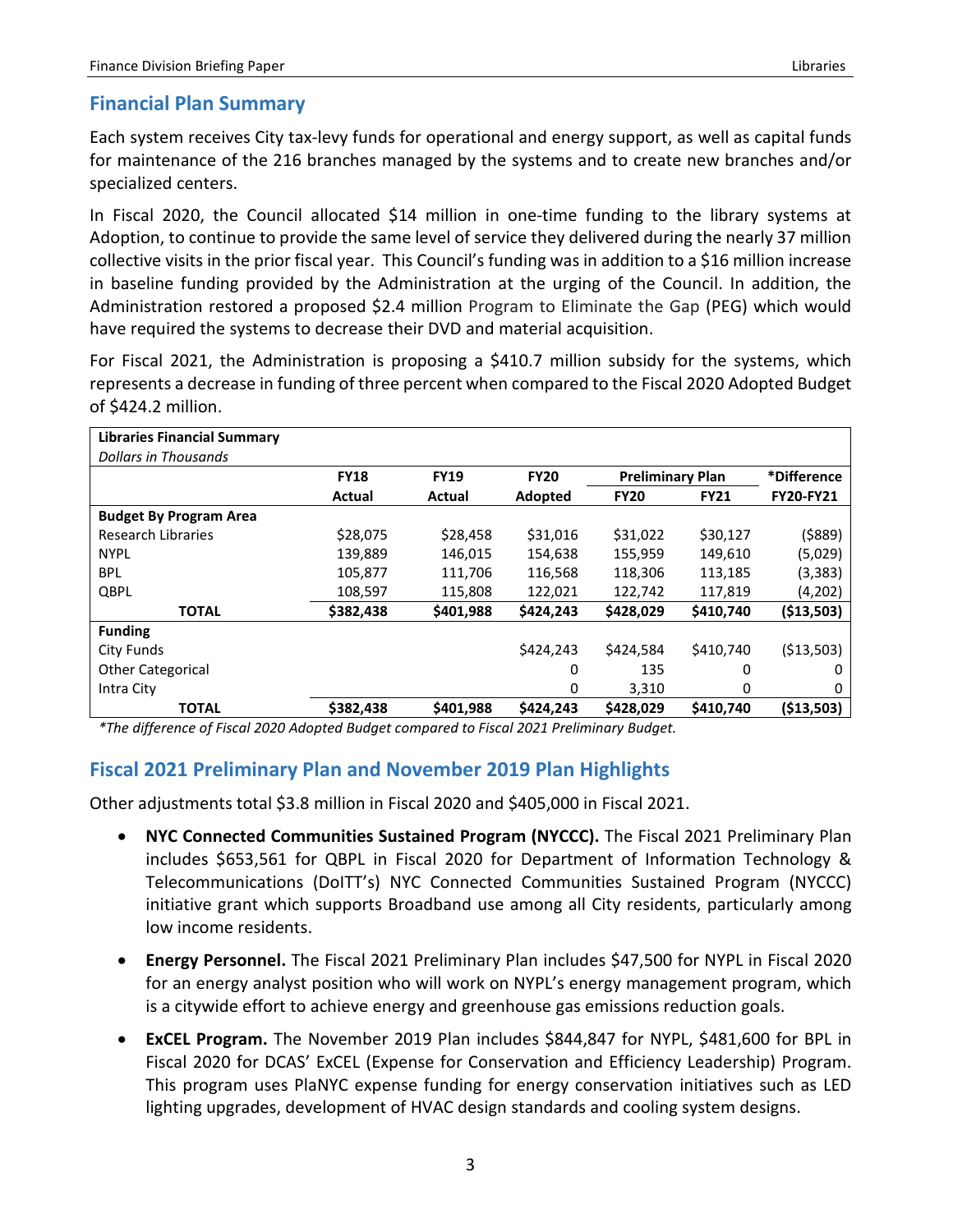- **Collective Bargaining Increase.** The November 2019 Plan includes the following amounts for Collective Bargaining agreements:
	- o For Research Libraries \$6,512 in Fiscal 2020 and \$8,845 in Fiscal 2021 to Fiscal 2023;
	- o For NYPL \$2,884 in Fiscal 2020 and \$3,938 in Fiscal 2021 to Fiscal 2023;
	- o For BPL \$243,523 in Fiscal 2020 and \$380,751 in Fiscal 2021 to Fiscal 2023; and
	- $\circ$  For QBPL \$12,211 in Fiscal 2020 and \$12,901 in Fiscal 2021 to Fiscal 2023

## <span id="page-5-0"></span>**Council Initiatives**

The table below lists the Council Initiatives through which the three systems receive funding and Appendix 3 provides a description of each of these initiatives.

For Fiscal 2020, the City Council allocated one-time funding of \$14 million, split between the three systems, to continue to provide the same level of service delivered during the previous fiscal year. The City Council also allocated funding for other initiatives listed in the table below and described in Appendix C.

| <b>Fiscal 2020 Council Changes at Adoption</b> |          |
|------------------------------------------------|----------|
| <b>Dollars in Thousands</b>                    |          |
| <b>Council Initiatives</b>                     |          |
| City's First Readers                           | \$1,005  |
| <b>Adult Literacy</b>                          | 202      |
| Digital Inclusion and Literacy Initiative      | 130      |
| Fiscal 2020 Subsidy                            | 14,000   |
| <b>TOTAL</b>                                   | \$15,337 |

# <span id="page-5-1"></span>**Library Systems Expense Budget and Performance Highlights**

## <span id="page-5-2"></span>**New York Public Library System**

The New York Public Library System partakes in a wide range of initiatives. It partners with the Mayor's Office of Immigrant Affairs (MOIA) on the NYCitizenship initiative which offers legal assistance and financial literacy guidance to immigrants seeking U.S. citizenship. It partners with National Association of Latino Elected and Appointed Officials Education Fund (NALEO Educational Fund) to provide citizenship application assistance workshops. It provides free ESOL classes, TechConnect classes in both Chinese and Spanish, and provides bilingual story times at many locations. It participates in a Department of Homeless Services program that connects families in 15 shelters with programs and services offered by the library. Video visitation services are now offered at library locations for incarcerated patrons.

The New York Public Library includes 88 branch libraries in the Bronx, Manhattan and Staten Island, as well as four research libraries in Manhattan. These four research libraries are the:

- Library for the Performing Arts located at Lincoln Center;
- Schomburg Center for Research in Black Culture located in Harlem;
- Science, Industry and Business Library in Midtown; and
- Steven A. Schwarzman Library (a.k.a. Main Library) at  $5<sup>th</sup>$  Avenue and  $42<sup>nd</sup>$  Street.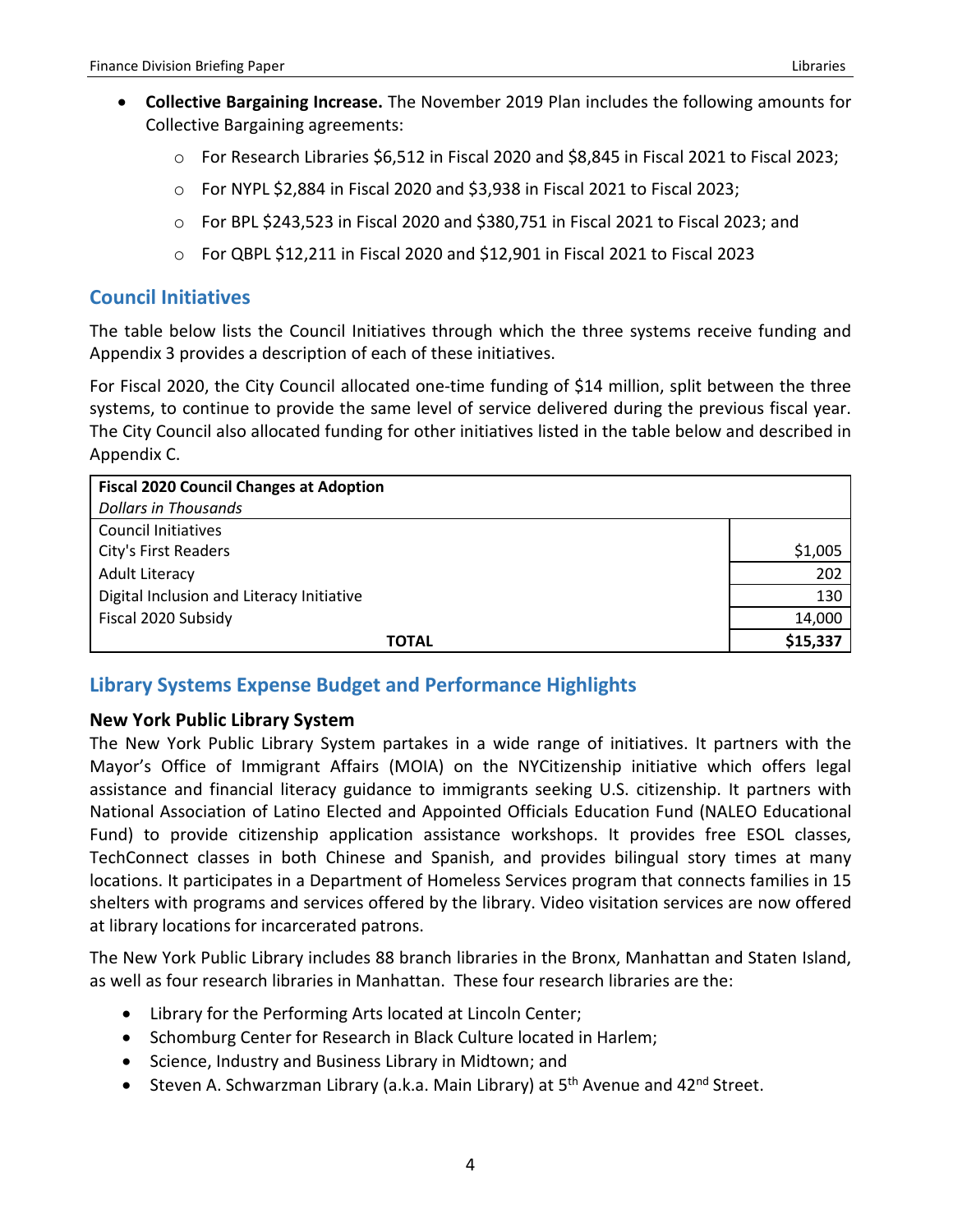

NYPL's Fiscal 2021 Preliminary Budget is \$149.6 million, a decrease of \$5 million or approximately three percent from the \$154.6 million Fiscal 2020 Adopted Budget. This net decrease is due to a collective bargaining increase, offset by the absence of Council discretionary funds in Fiscal 2021.



Research Libraries' Fiscal 2021 Preliminary Budget is \$30.1 million, a decrease of \$889,000 or less than three percent from the \$31 million Fiscal 2020 Adopted Budget. This change is due to a collective bargaining increase, offset by Council discretionary funds that have yet to be added to Fiscal 2021.

## **Performance Measures**

The following performance measures are highlighted in the Preliminary Mayor's Management Report (PMMR) for the branches. Active library cards and electronic visits to its website increased at NYPL in the first four months of Fiscal 2020 when compared to the same period in Fiscal 2019, while new library card registrations and total library attendance saw the opposite trend.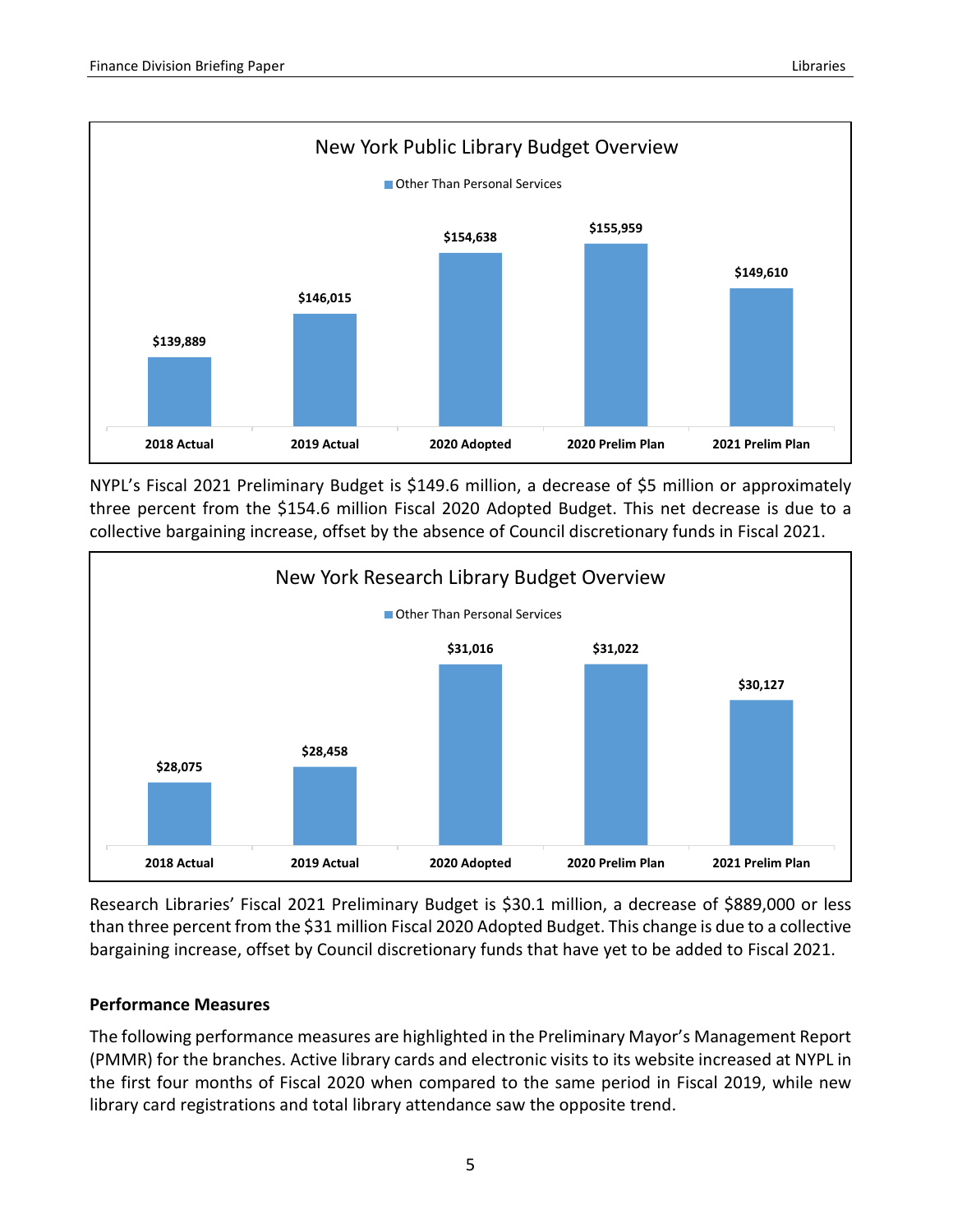| <b>Branch Performance</b>         |             | Actual      |             |             | <b>Target</b> | 4-Month Actual |             |
|-----------------------------------|-------------|-------------|-------------|-------------|---------------|----------------|-------------|
| <b>Indicators</b>                 | <b>FY17</b> | <b>FY18</b> | <b>FY19</b> | <b>FY20</b> | <b>FY21</b>   | <b>FY19</b>    | <b>FY20</b> |
| Average weekly                    | 50          | 50          | 49          | 49          | 49            | 49.9           | 49.9        |
| scheduled hours                   |             |             |             |             |               |                |             |
| Libraries open seven              | 8%          | 8%          | 8%          | 8%          | 8%            | 8%             | 8%          |
| days per week (%)                 |             |             |             |             |               |                |             |
| Libraries open six days           | 100%        | 100%        | 100%        | 100%        | 100%          | 100%           | 100%        |
| per week (%)                      |             |             |             |             |               |                |             |
| Circulation (000)                 | 23,778      | 23,984      | 21,330      | 17,000      | 17,000        | 7,516          | 6,450       |
| Reference queries (000)           | 9,023       | 8,661       | 8,024       | 7,200       | 7,200         | 3,094          | 2,847       |
| Electronic visits to              |             |             |             |             |               |                |             |
| website (000)                     | 28,015      | 26,948      | 29,158      | 27,000      | 27,000        | 9,919          | 10,515      |
| Computers for public use          | 4,660       | 4,875       | 5,027       | 4,700       | 4,700         | 5,027          | 5,027       |
| Computer sessions (000)           | 3,141       | 2,862       | 2,619       | 2,000       | 2,000         | 955            | 841         |
| Wireless sessions                 | 3,045,409   | 3,248,300   | 3,048,042   | 2,600,000   | 2,600,000     | 1,106,350      | 1,044,235   |
| Program sessions                  | 108,291     | 110,390     | 103,402     | 91,000      | 91,000        | 32,958         | 32,315      |
| Program attendance                | 1,983,369   | 1,976,390   | 1,901,180   | 1,700,000   | 1,700,000     | 611,251        | 595,186     |
| Library card holders<br>(000)     | 2,031       | 2,229       | 2,458       | 1,900       | 1,900         | <b>NA</b>      | <b>NA</b>   |
| Active library cards (000)        | 706         | 1,289       | 912         | $\ast$      | $\ast$        | 908            | 930         |
| New library card<br>registrations | 315,137     | 296,419     | 357,107     | $\ast$      | $\ast$        | 154,101        | 114,292     |
| Total library attendance<br>(000) | 13,666      | 12,736      | 11,799      | 10,600      | 10,600        | 4,349          | 4,003       |

The following performance measures are highlighted in the PMMR for the research libraries. The research libraries have seen a decrease in program sessions and in program attendance in the first four months of Fiscal 2020 when compared to the same period in the prior year. However, both program sessions and program attendance has seen an upward trend in the recent years. Reference queries and total library attendance have been higher in the first four months of Fiscal 2020 when compared to the same period in Fiscal 2019.

|                                                  | Actual      |             |             |             | Target      | 4-Month Actual |             |
|--------------------------------------------------|-------------|-------------|-------------|-------------|-------------|----------------|-------------|
| <b>Research Libraries Performance Indicators</b> | <b>FY17</b> | <b>FY18</b> | <b>FY19</b> | <b>FY20</b> | <b>FY21</b> | <b>FY19</b>    | <b>FY20</b> |
| Average weekly scheduled hours                   | 51.3        | 53.3        | 52.3        | 51.4        | 51.4        | 52.3           | 52.3        |
| Libraries open seven days per week (%)           | 25%         | 25%         | 25%         | 25%         | 25%         | 25%            | 25%         |
| Libraries open six days per week (%)             | 100%        | 100%        | 100%        | 100%        | 100%        | 100%           | 100%        |
| Reference queries (000)                          | 517         | 521         | 521         | 465         | 465         | 146            | 151         |
| Program attendance                               | 101,554     | 102,481     | 127,131     | 94,000      | 94,000      | 37,875         | 32,003      |
| Total library attendance (000)                   | 3.637       | 4.146       | 4.594       | 4.200       | 4.200       | 1,628          | 1,689       |
| Program sessions                                 | 2.209       | 2.885       | 3,037       | 2.100       | 2.100       | 1.045          | 703         |

## <span id="page-7-0"></span>**Brooklyn Public Library System**

The Brooklyn Public Library provides a variety of services and resources to the community. It provides job search and resume writing workshops, immigration consultations, legal services and information sessions. It also provides adult learning programs providing adult learners with opportunities to increase basic skills in reading, writing, and math, preparing for HSE testing, taking the TASC test or enrolling in NEDP, learning English, increasing civic engagement and developing the skills to transition to further education and jobs. Other classes include adult Zumba, free knitting and crochet, drawing and watercolor painting, CPR, AED and First Aid Training. BPL provides library-based video visitation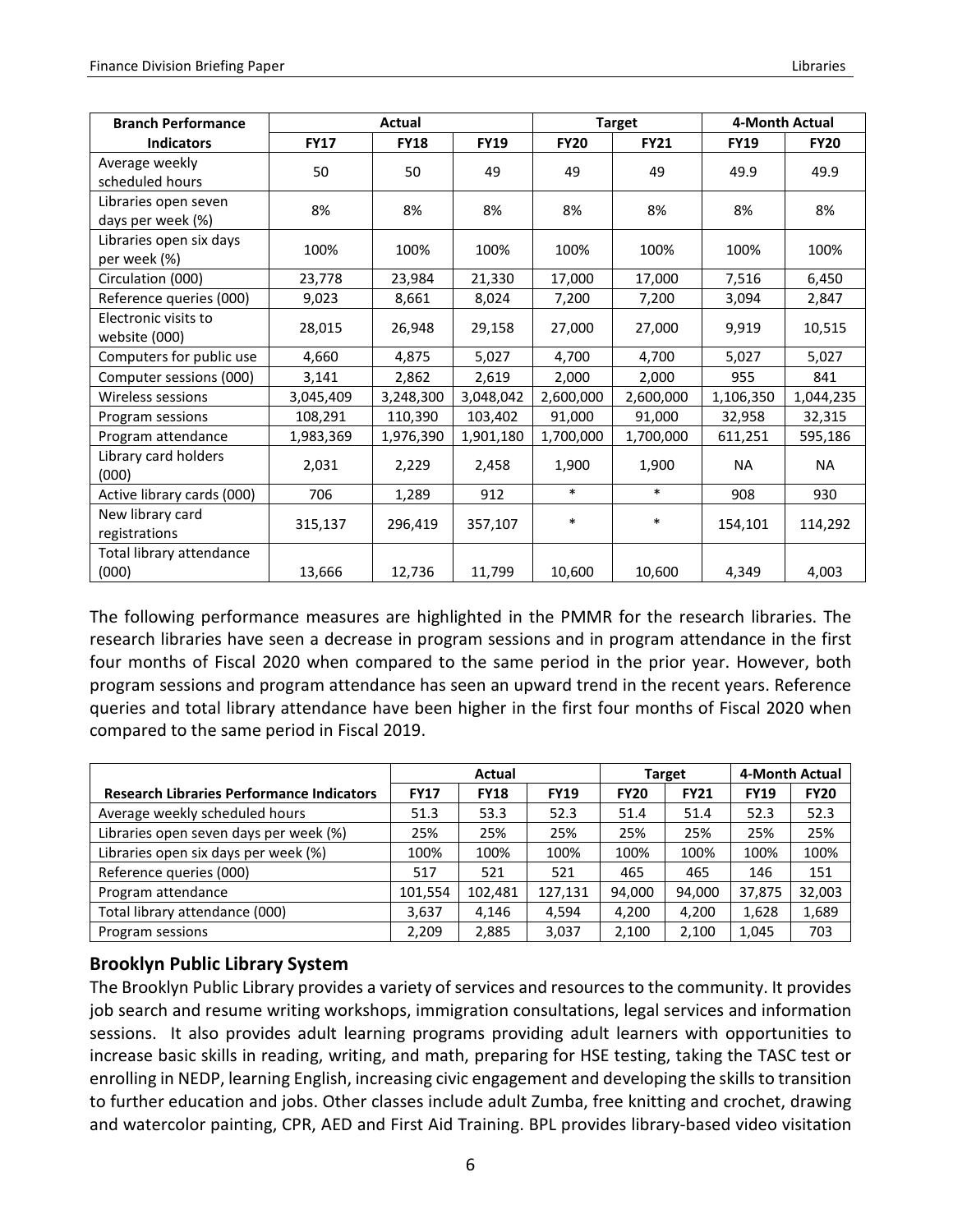for families separated by incarceration, jail-based library services for individuals in NYC Department of Correction (DOC) facilities, and special programs and services for people when they return home.

The Brooklyn Public Library (BPL) consists of 60 branch libraries in the borough of Brooklyn, including a Business Library and Central Library.



BPL's Fiscal 2021 Preliminary Budget is \$113.2 million, a decrease of \$3.4 million or less than three percent from the \$116.6 million Fiscal 2020 Adopted Budget. This change reflects a net decrease mostly due Council discretionary funds in Fiscal 2020 that have not yet been negotiated for Fiscal 2021 and the omission of several one-time funding streamsin Fiscal 2020, including an Energy Analyst position, ExCel Projects and Demand Response funding.

### **Performance Measures**

The following performance measures are highlighted in the PMMR for BPL. Notable changes include a decrease in program sessions and program attendance for the first four months of Fiscal 2020 when compared to the same period in the prior year. New library card registrations and active library cards in the first four months of Fiscal 2020 have seen a slight decrease from the rates during the same period in Fiscal 2019, however reference queries and wireless sessions saw a rise.

|                                        | Actual      |             |             |             | <b>Target</b> | 4-Month Actual |             |
|----------------------------------------|-------------|-------------|-------------|-------------|---------------|----------------|-------------|
| <b>BPL Performance Indicators</b>      | <b>FY17</b> | <b>FY18</b> | <b>FY19</b> | <b>FY20</b> | <b>FY21</b>   | <b>FY19</b>    | <b>FY20</b> |
| Average weekly scheduled hours         | 49.3        | 49.3        | 49.3        | 49.3        | 49.3          | 49.3           | 49.3        |
| Libraries open seven days per week (%) | 8%          | 8%          | 8%          | 8%          | 8%            | 8%             | 8%          |
| Libraries open six days per week (%)   | 100%        | 100%        | 100%        | 100%        | 100%          | 100%           | 100%        |
| Circulation (000)                      | 14,109      | 13,733      | 12,911      | 13,870      | 13,870        | 4,485          | 3,787       |
| Reference queries (000)                | 4,106       | 3,801       | 4,242       | 3,880       | 3,880         | 990            | 1,045       |
| Electronic visits to website (000)     | 10,567      | 9,346       | 10,972      | 9,534       | 9,534         | 3,886          | 798         |
| Computers for public use               | 1,772       | 2,602       | 2,911       | 2,991       | 2,991         | 2,602          | 2,602       |
| Computer sessions (000)                | 1,920       | 1,763       | 1,598       | 1,764       | 1,764         | 590            | 528         |
| Wireless sessions                      | NA.         | <b>NA</b>   | 1,539,252   | 1,525,000   | 1,525,000     | 508,868        | 566,506     |
| Program sessions                       | 63,246      | 69,248      | 72,840      | 71,346      | 71,346        | 24,350         | 23,399      |
| Program attendance                     | 977,147     | 1,097,001   | 1,124,229   | 1,206,701   | 1,206,701     | 383,148        | 362,349     |
| Library card holders (000)             | 1,631       | 1,687       | 1,905       | 1,721       | 1,721         | <b>NA</b>      | NA          |
| Active library cards (000)             | 646         | 638         | 784         | $\ast$      | $\ast$        | 652            | 648         |
| New library card registrations         | 122,670     | 127,222     | 134,257     | $\ast$      | $\ast$        | 53,908         | 49,589      |
| Total library attendance (000)         | 8,382       | 7,943       | 7,874       | 8,022       | 8,022         | 2,804          | 2,662       |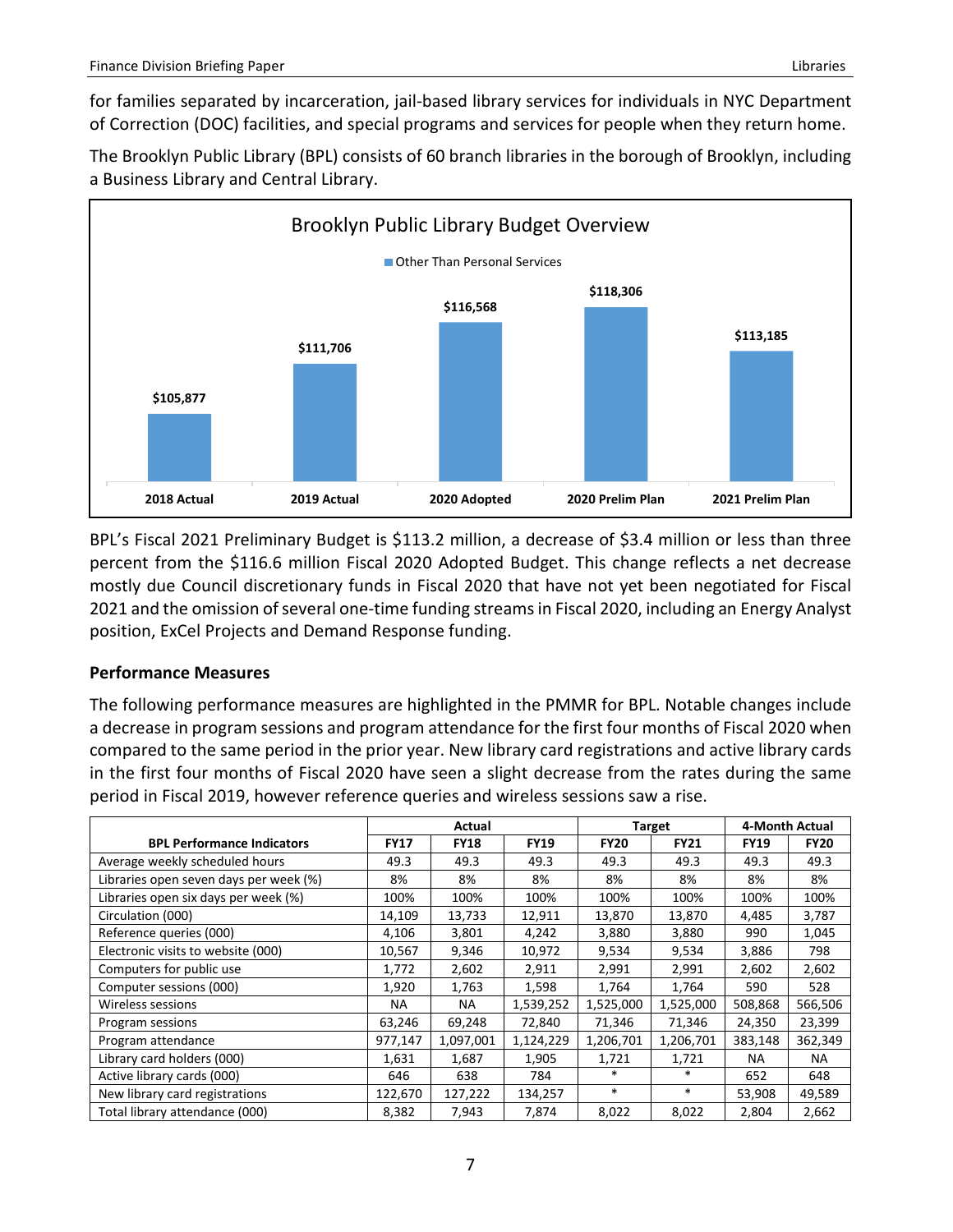## <span id="page-9-0"></span>**Queens Public Library System**

The Queens Borough Public Library (QBPL) provides a range of services to the community. The New Americans Program (NAP) provides important services to the area's new immigrants including workshops and programs that assist in acclimatizing them to the neighborhood and enhancing civic engagement. The library system developed a school readiness program called "Kick off to Kindergarten" to raise a child's pre-literacy skills and give caregivers tools to help develop these skills throughout their child's school years. Queens Library's Hip Hop Programs & Culture is dedicated to creating programs and events that examine the five core elements of Hip Hop while recognizing, documenting and celebrating the positive evolution of Hip Hop culture. The library system has developed youth leadership councils to give teens a voice in what is going on in their communities. QBPL's Adult Learner Program (ALP) provides English for Speakers of Other Languages (ESOL), Adult Basic Education and pre-High School Equivalency instruction at seven Adult Learning Centers (ALCs). Case management and technology training are provided.

The Queens Borough Public Library consists of 65 service locations, including 61 community libraries, the Central Library, seven Adult Learning Centers and two Family Literacy Centers.



QBPL's Fiscal 2021 Preliminary Budget is \$117.8 million, a decrease of \$4.2 million or less than four percent from the \$122 million Fiscal 2020 Adopted Budget. This change is a result of Council discretionary funds in Fiscal 2020 that are not included in Fiscal 2021.

## **Performance Measures**

The following performance measures are highlighted in the PMMR for QBPL. Notable changes include a decrease in program attendance and program sessions for the first four months of Fiscal 2020 when compared to the same period in the prior year. However, both these indicators have seen an upward trend over the last few years. In the first four months of Fiscal 2020, wireless sessions saw a large increase when compared to the same period in the prior year. In the first four months of Fiscal 2020 total library attendance, new library card registration, and active library cards were lower than in the same period last year.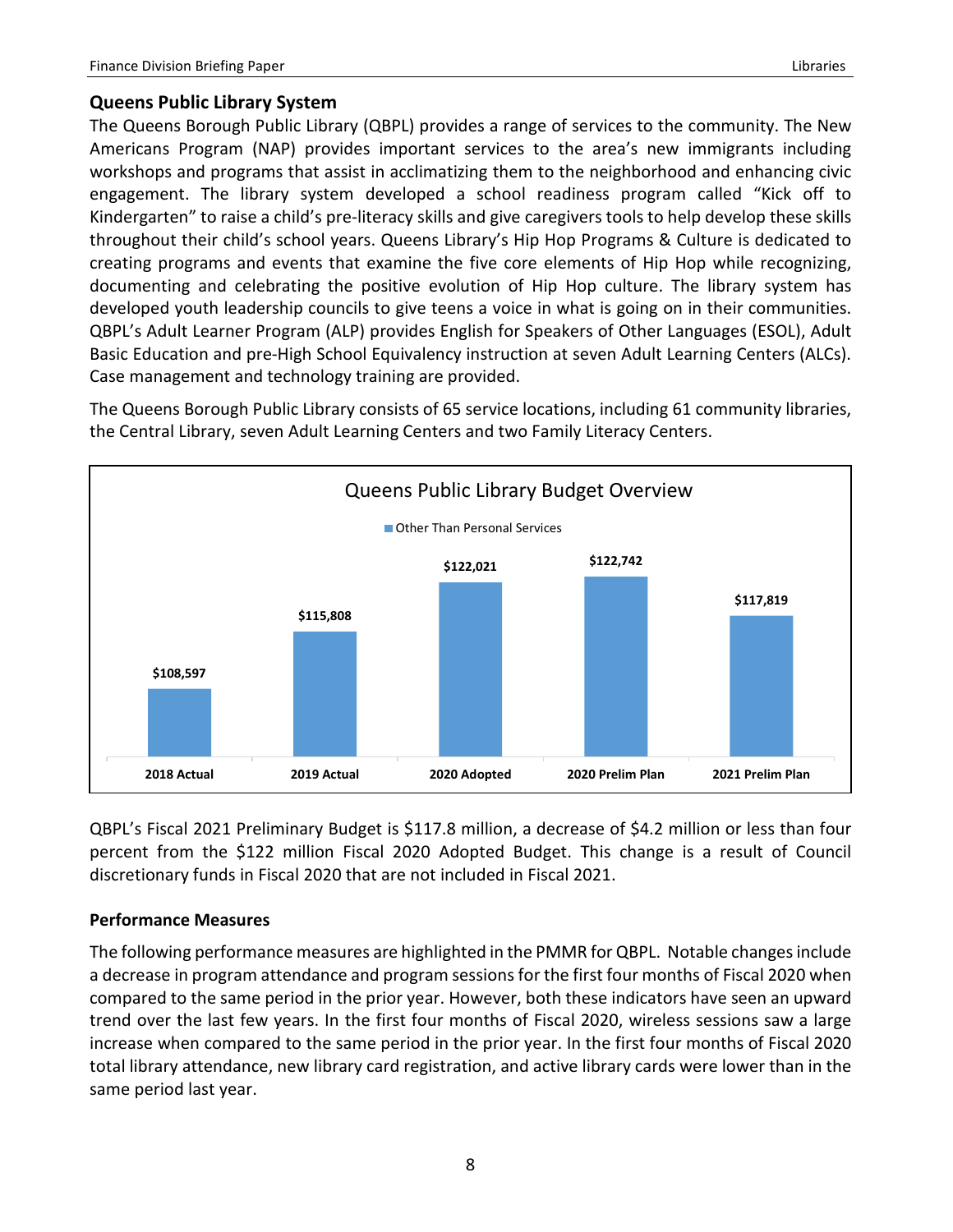|                                        | Actual      |             |             | <b>Target</b> | 4-Month Actual |             |             |
|----------------------------------------|-------------|-------------|-------------|---------------|----------------|-------------|-------------|
| <b>QBPL Performance Indicators</b>     | <b>FY17</b> | <b>FY18</b> | <b>FY19</b> | <b>FY20</b>   | <b>FY21</b>    | <b>FY19</b> | <b>FY20</b> |
| Average weekly scheduled hours         | 44.8        | 46          | 45.1        | 44.8          | 44.8           | 45.4        | 45.4        |
| Libraries open seven days per week (%) | 3%          | 3%          | 3%          | 3%            | 3%             | 3%          | 6%          |
| Libraries open six days per week (%)   | 100%        | 100%        | 100%        | 100%          | 100%           | 100%        | 100%        |
| Circulation (000)                      | 12,784      | 12,413      | 11,545      | 13,500        | 13,500         | 4,118       | 3,795       |
| Reference queries (000)                | 2,808       | 2,894       | 2,923       | 3,500         | 3,500          | 948         | 1,045       |
| Electronic visits to website (000)     | 7,297       | 7,347       | 6,144       | 8,500         | 8,500          | 2,287       | 2,022       |
| Computers for public use               | 9,494       | 7,741       | 6,879       | 8,000         | 8,000          | 6,713       | 6,550       |
| Computer sessions (000)                | 2,957       | 2,908       | 2,730       | 3,500         | 3,500          | 973         | 934         |
| Wireless sessions                      | <b>NA</b>   | 480,078     | 459,014     | 555,000       | 555,000        | 142,179     | 181,475     |
| Program sessions                       | 80,881      | 87,532      | 87,599      | 90,000        | 90,000         | 29,285      | 26,171      |
| Program attendance                     | 1,401,497   | 1,516,283   | 1,650,644   | 1,600,000     | 1,600,000      | 609,881     | 555,372     |
| Library card holders (000)             | 1,400       | 1,484       | 1,573       | 1,500         | 1,500          | NA.         | NA.         |
| Active library cards (000)             | 806         | 795         | 778         | $\ast$        | $\ast$         | 793         | 767         |
| New library card registrations         | 101,914     | 110,070     | 90,052      | $\ast$        | $\ast$         | 38,221      | 32,316      |
| Total library attendance (000)         | 11,223      | 11,411      | 10,875      | 12,360        | 12,360         | 3,901       | 3,737       |

|            |         | Program Sessions By System |         |
|------------|---------|----------------------------|---------|
| 120,000    | 108,291 | 110,390                    | 103,402 |
| 100,000    | 80,881  | 87,532                     | 87,599  |
| 80,000     |         | 69,248                     | 72,840  |
| 60,000     | 63,246  |                            |         |
| 40,000     |         |                            |         |
| 20,000     | 2,209   | 2,885                      | 3,037   |
| 0          | FY17    | <b>FY18</b>                | FY19    |
| Research   | 2,209   | 2,885                      | 3,037   |
| -NYPL      | 108,291 | 110,390                    | 103,402 |
| <b>BPL</b> | 63,246  | 69,248                     | 72,840  |
| QBPL       | 80,881  | 87,532                     | 87,599  |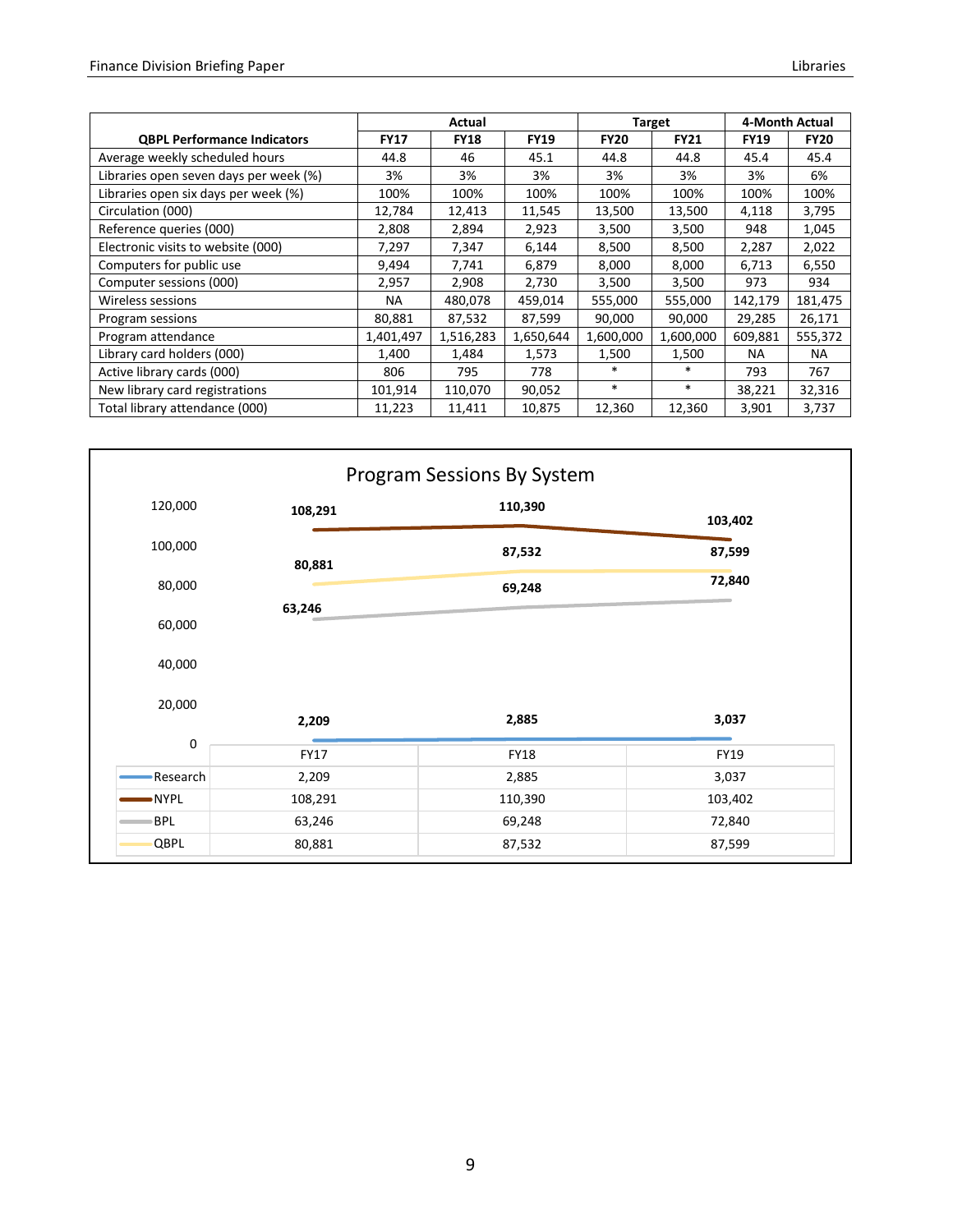

The charts above illustrate the change in program session and program attendance for the systems over the years.

# <span id="page-11-0"></span>**Capital Plan Overview**

On January 16, 2020, Mayor Bill de Blasio released the Preliminary Capital Commitment Plan for Fiscal 2020-2024 (the Commitment Plan) and the Fiscal 2021-2024 Preliminary Capital Budget (the Capital Budget).

This section will provide an overview of the Commitment Plan and Capital Budget for the Libraries. Each one of these documents should support and be well integrated with one another to properly execute the City's capital projects, as well as meet its infrastructure goals. We will examine to what extent this is occurring, where improvements need to be made, and the overall feasibility of Libraries' capital program.

# <span id="page-11-1"></span>**Capital Program**

## <span id="page-11-2"></span>**Fiscal 2021 Preliminary Capital Budget and Commitment Plan for Fiscal 2020-2024**

The Capital Budget provides the requested appropriations for Fiscal 2020 and planned appropriations for Fiscal 2021 to Fiscal 2024. Appropriations represent the legal authority to spend capital dollars and are what the Council votes on at budget adoption. The Commitment Plan, which is a five-year spending plan, is the plan to spend those appropriations. The Capital Budget is significantly less than the Capital Commitment Plan because it does not include the current appropriations for Fiscal 2020 or the amount of funding that may be re appropriated or rolled into Fiscal 2021 in the Executive and/ or Adopted Budget. This report will provide an overview of the Capital Budget and Commitment Plan for the Library Systems.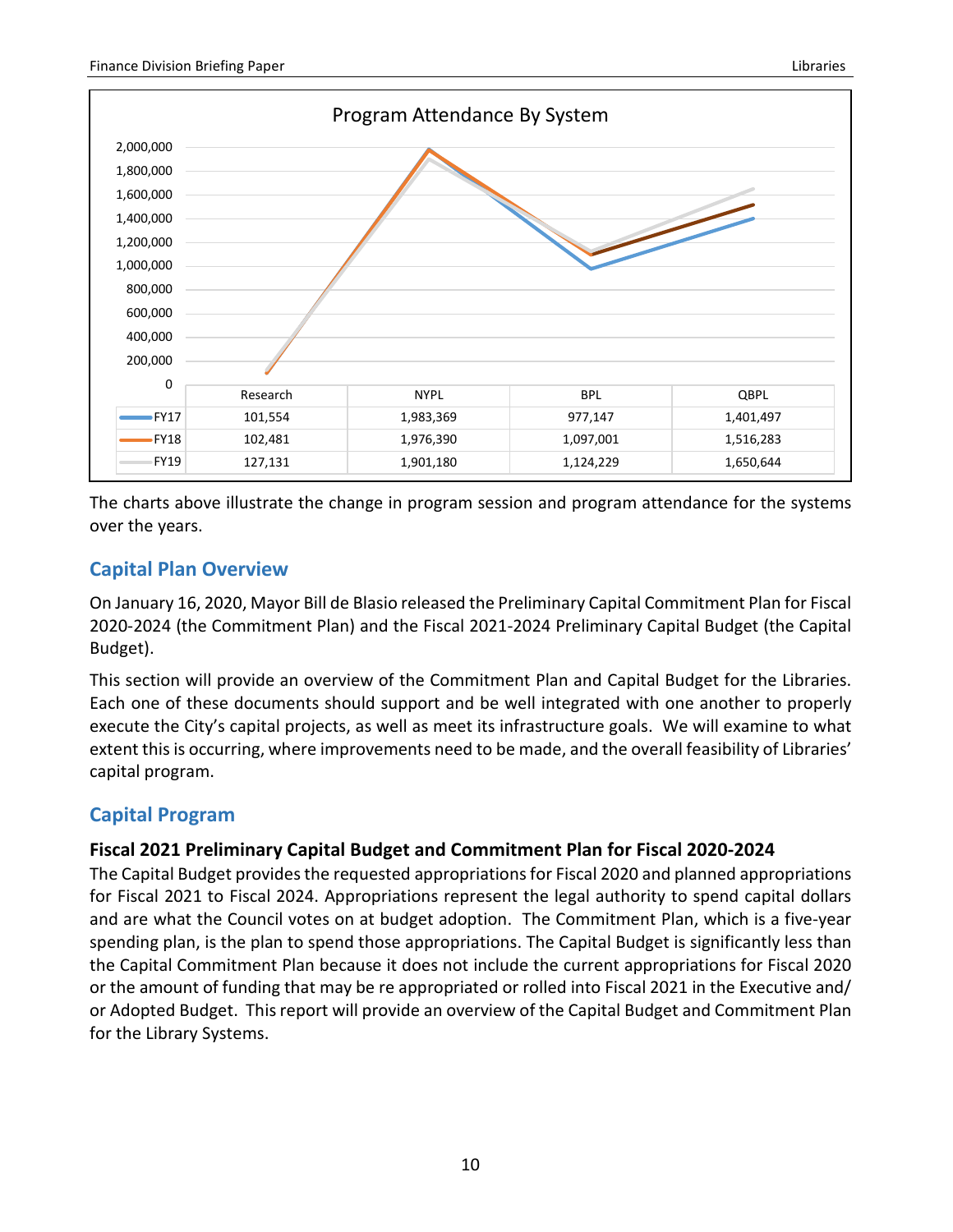

As shown in the chart at above, the Libraries' Fiscal 2021 Preliminary Capital Budget includes \$75.8 million in Fiscal 2021-2024. This represents less than one percent of the City's total \$53.9 billion Capital Budget for Fiscal 2021-2024. Available appropriations for Fiscal 2020 total \$774.5 million. This includes \$694.3 million in reauthorized prior appropriations and \$80.2 million in adopted Fiscal 2020 appropriations, less actual commitments in the current fiscal year.

The Fiscal 2021 Preliminary Capital Commitment Plan, which covers Fiscal 2020-2024, includes \$762 million for the Library Systems (including City and Non-City funds). This represents less than one percent of the City's total \$85.5 billion Preliminary Plan for Fiscal 2020-2024. Libraries' Preliminary Commitment Plan for Fiscal 2020-2024 is \$222.1 million less than the Adopted Commitment Plan.

The total available appropriations for Fiscal 2020 are \$774.5 million against planned commitments totaling \$208.7 million. This excess balance of \$565.8 million in appropriations gives the Administration considerable flexibility within the capital plan. However, as the commitment of appropriations are legally bound to their budget line descriptions, this flexibility is more limiting than it appears from this variance alone.

The majority of the capital projects span multiple fiscal years and it is therefore common practice for an agency to roll unspent capital funds into future fiscal years. In Fiscal 2017, the Library system only committed \$18.5 million or 4.3 percent of its annual capital plan of \$433.6 million. Fiscal 2018 saw a significant improvement from the Fiscal 2017 commitment rate of 4.3 percent. In Fiscal 2018 the Library systems committed \$235.6 million or 46.5 percent of their annual capital plan of \$506.8 million. This was a combination of both an increase in actual commitments, and a plan that more accurately reflected what the Libraries planned to commit. In Fiscal 2019 the systems had a commitment rate of 74.2 percent committing \$146.5 million from planned commitments of \$197.4 million. In Fiscal 2019 NYPL had a commitment rate of 65.8 percent committing \$48 million from a Plan of \$73 million. The Research Library had a commitment rate of 98.5 percent committing \$31.3 million from planned commitments of \$31.8 million. The QBPL had a commitment rate of 58.6 percent committing \$21 million from planned commitments of \$35.9 million. The BPL had a commitment rate of 81.3 percent committing \$46.2 million from planned commitments of \$56.9 million.

Historically, the Commitment Plan has frontloaded planned commitments for capital projects in the first year or two of the plan, and included unrealistically high planned commitments. At the Council's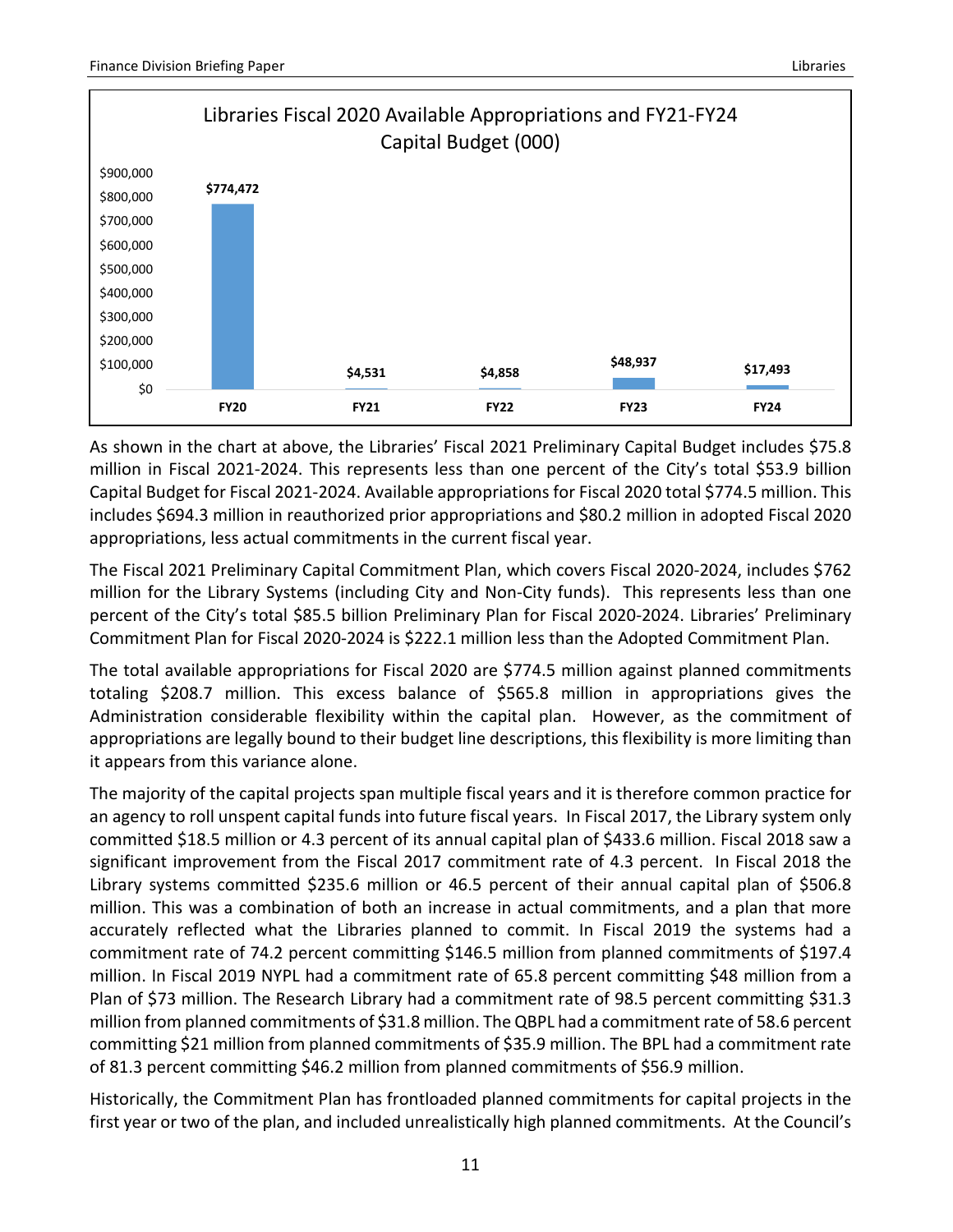continued urging that practice has largely ceased. Beginning with the Fiscal 2020 Executive Commitment Plan, agencies' Commitment Plans are now more accurate, reflecting more evenly distributed planned spending across all years of the plan.

A natural result of more realistic timelines is capital projects extending beyond the Commitment Plan's five-year time frame. To address this the Administration has added Section VII. "Redistribution of the City's Capital Plan" to the Commitment Plan. What this section does is increase the transparency of the Commitment Plan by showing the distribution of funding beyond the required five years to ten years (Fiscal 2020 -2029). This extension allows the Council and the public to better differentiate between movement beyond the years of the Commitment Plan and a simple elimination of funding. Libraries ten-year total is \$1 billion, which is \$254.8 million greater than Libraries fiveyear plan.



# <span id="page-13-0"></span>**Preliminary Capital Budget Highlights**

Major changes and highlights in the Libraries' Preliminary Capital Plan for Fiscal 2020-2024 are below.

## <span id="page-13-1"></span>**New York Public Library**

There is \$301.6 million (including city and non-city) in the Fiscal 2020-2024 Preliminary Capital Plan for the NYPL branches.

There is \$3 million (including city and non-city) in the Fiscal 2020-2024 Preliminary Capital Plan for Research Libraries.

**Westchester Square Branch.** The Fiscal 2021 Preliminary Commitment Plan for Fiscal 2020 to Fiscal 2024 includes \$31.8 million for The Westchester Square branch construction. Funding will finance construction of a new two-story branch library located on a corner site at the Westchester Square Plaza in the Bronx. The 12,000 square foot facility will include spaces for adults, teens and children with full ADA accessibility. Funding includes site acquisition and the demolition of existing buildings.

**Charleston Branch Library.** The Fiscal 2021 Preliminary Commitment Plan for Fiscal 2020 to Fiscal 2024 includes \$15.8 million for the construction and initial outfitting of the new Charleston Branch Library in Staten Island. This new one-story structure will be approximately 10,000 square feet, and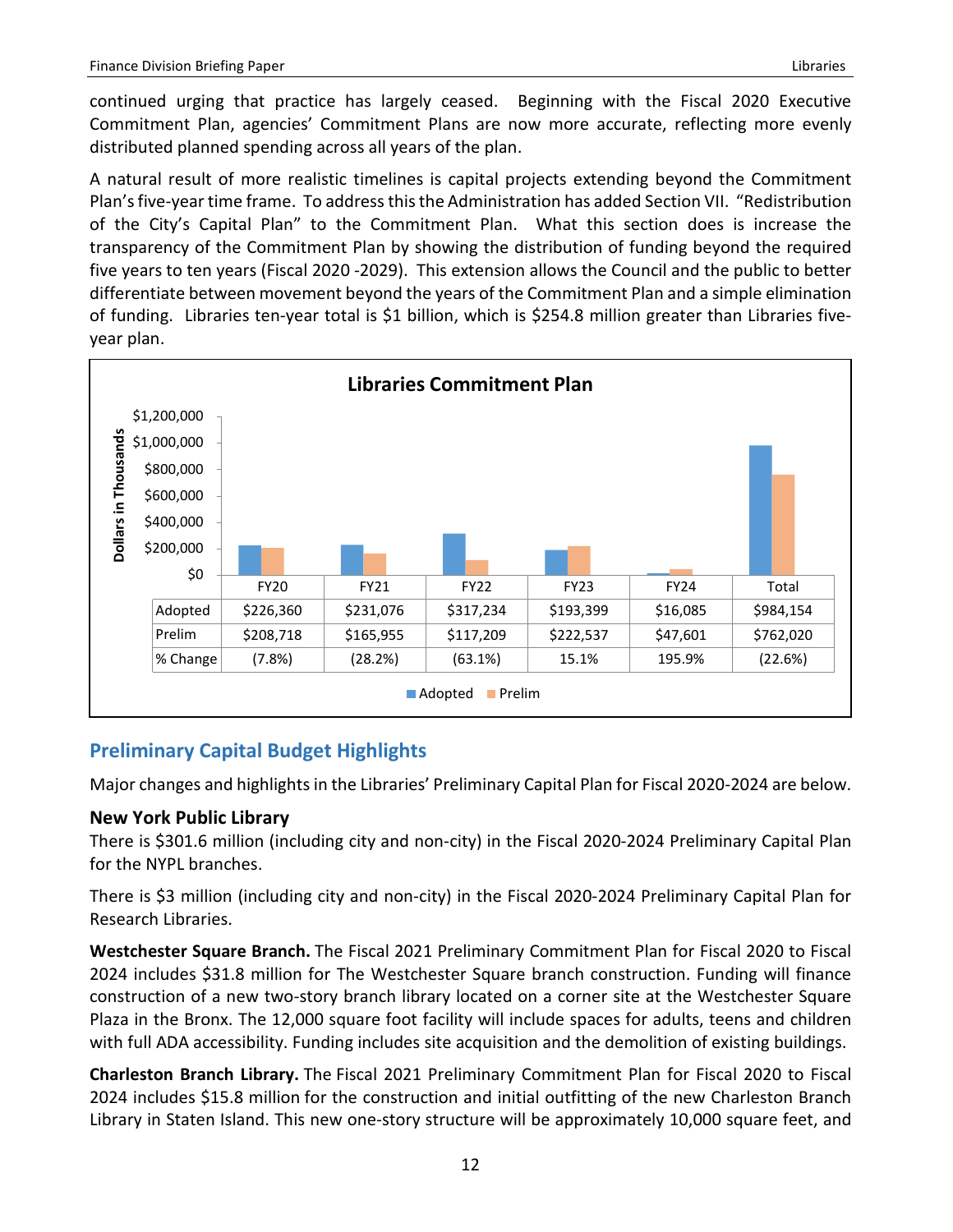will be located just west of Bricktown Centre in an 11-acre site being developed as part of the Charleston mixed-use development. This branch will provide library services to the Charleston and neighboring Rossville communities.

**Other Major Capital Projects.** Other major capital projects include: the 125th Street branch renovation; the Fort Washington branch renovation; the Hunts Point branch renovation; the Port Richmond branch and the Melrose branch renovation. The scope of work for these projects includes the renovation of the interiors and exteriors of the buildings in order to provide facilities that align with the programmatic goals and missions of NYPL. Funding will be used for the replacement of all building systems, vertical transportation, restrooms, AV and IT infrastructure, upgrades to the building envelope, new finishes and initial outfitting of the facilities.

## <span id="page-14-0"></span>**Queens Borough Public Library**

There is \$224.5 million (including City and non-city) in the Fiscal 2020-2024 Preliminary Capital Plan for QBPL.

**Corona and Douglaston Branch.** Highlighted projects include \$27 million for the expansion of the Corona Branch, which will be managed by DDC. Douglaston Branch improvements are budgeted at \$26 million and will also be handled by DDC. Funds will be used to construct significant expansions of both branches at their current locations.

**Far Rockaway, Central and Rego Park Branch.** Construction work for the new Far Rockaway community library, a project with a total budget of \$53.6 million has commenced. Complete renovation of the Central Library is underway and a total of \$23.9 million of City funding has been allocated for this project. There is a DDC managed \$400,000 CLDC ceiling rehabilitation project and a newly initiated \$14.6 million façade, mechanical equipment, and roof project at this location. A total budget of \$38.4 million has been allocated to construct a new and expanded version of the Rego Park community library at its current location.

**Other Major Capital Projects.** Other projects include \$5.7 million of city funding for the interior renovation at the Bay Terrace Branch, \$9.5 million for the expansion and renovation of the Baisley Park Branch which includes a new boiler and AC replacement, \$8.9 million for the renovation of the Richmond Hill Branch, \$2.7 million for various improvements at the St. Albans Branch and \$2.7 million for Hunter Point's Library for outfitting with furniture, furnishing, and equipment.

## <span id="page-14-1"></span>**Brooklyn Public Library**

There is \$232.9 million (including City and non-city) in the Fiscal 2020-2024 Preliminary Capital Plan for BPL.

**Comprehensive Branch Overhauls.** In the Fiscal 2021 Preliminary Commitment Plan for Fiscal 2020 to Fiscal 2024 about \$137 million has been dedicated to a comprehensive branch overhaul program which includes Arlington, Borough Park, Brownsville, Canarsie, East Flatbush, Eastern Parkway, New Lots, New Utrecht, Red Hook, Rugby, Walt Whitman and Washington Irving. Eastern Parkway, Brownsville and New Utrecht are in in design development, having gone through a robust period of community engagement. BPL is initiating projects at Canarsie and New Lots, and is in the planning phase for Walt Whitman and Washington Irving with DDC. Other upcoming comprehensive projects in design development include Red Hook and Borough Park, which started out as infrastructure upgrades but have grown into larger branch overhauls. Finally, East Flatbush and Rugby are currently in construction.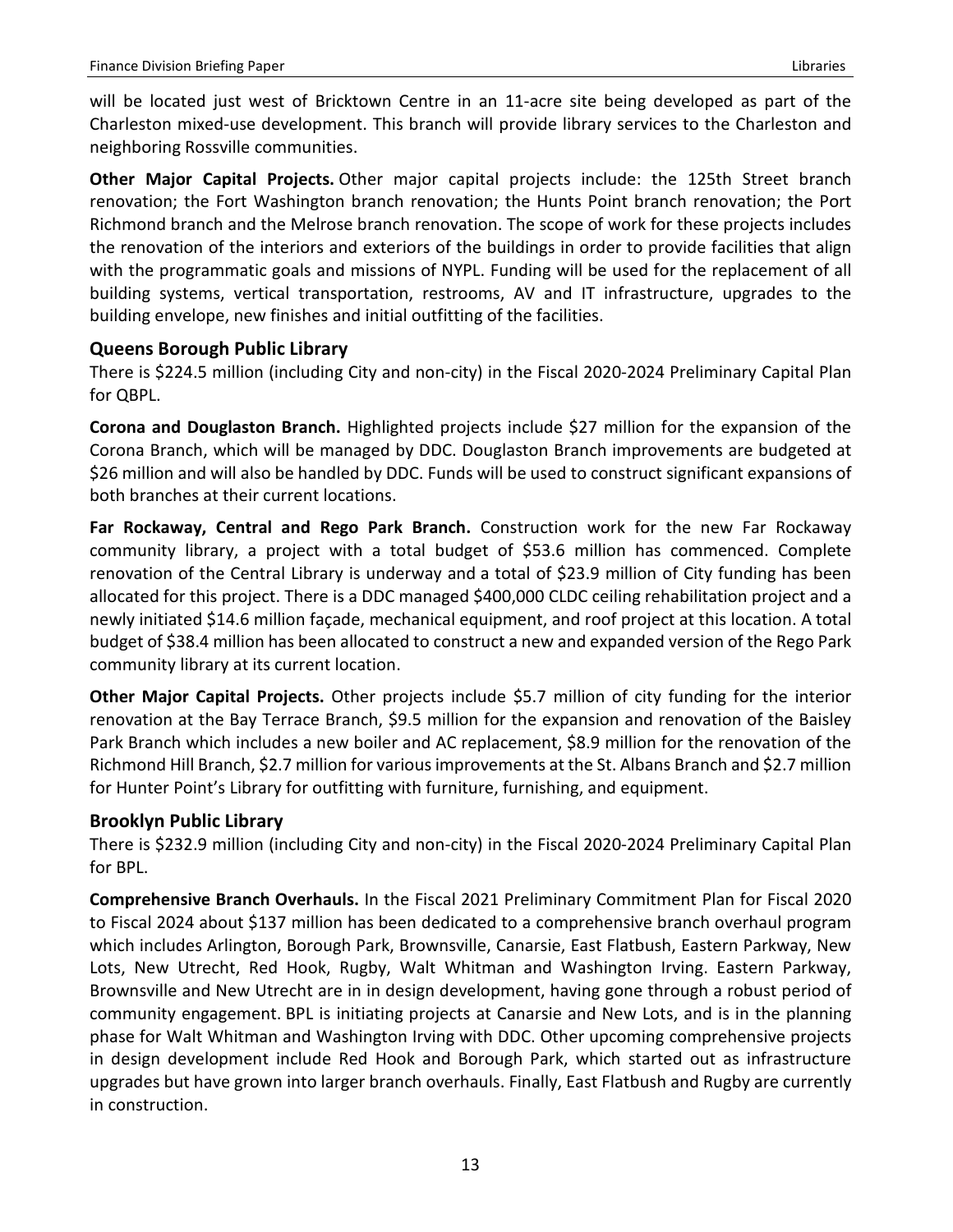**Interior Fit-outs.** In addition to the twelve comprehensive overhauls, there is \$29 million allocated in the Fiscal 2021 Preliminary Commitment Plan for Fiscal 2020 to Fiscal 2024 for four interior fit-outs, two of which are brand new branches: Adams Street – a 6,500 SF branch in the DUMBO/Vinegar Hill neighborhood and Brower Park – a new branch relocated to the Brooklyn Children's Museum, which replaces a rented building a few blocks away. Coupled with the Brooklyn Heights and Sunset Park libraries, these four branches will position the Library to offer a wide range of programs and materials, and expand our service reach in a new neighborhood for the first time in more than 30 years.

**Central Library.** BPL's flagship Central Library is undergoing a large multiphase renovation. Phase 1, which is nearing completion, includes infrastructure upgrades and new elements such as a Popular Library and Civic Commons in addition to relocating and expanding the Business and Career Center. Phase 2, which is currently in design, includes refurbishment of the library's reading rooms, relocation, reconfiguration and expansion of the adult learning center and administrative areas, as well as infrastructure upgrades in each of the impacted areas.

**Multiple Projects.** The balance, \$60.2 million, has been allocated for capital projects across the Borough, including Midwood branch interior renovation, infrastructure upgrade including roof, heating and cooling and fire alarm upgrade at \$7.3 million; Mapleton branch envelope, heating and cooling at \$6.6 million; Ryder branch heating and cooling upgrade and roof replacement at \$4.2 million; Saratoga branch heating and cooling upgrade and roof replacement at \$4.2 million); Flatlands branch infrastructure upgrade at \$4.1 million; and Bushwick branch heating and cooling upgrade and roof replacement at \$3.9 million.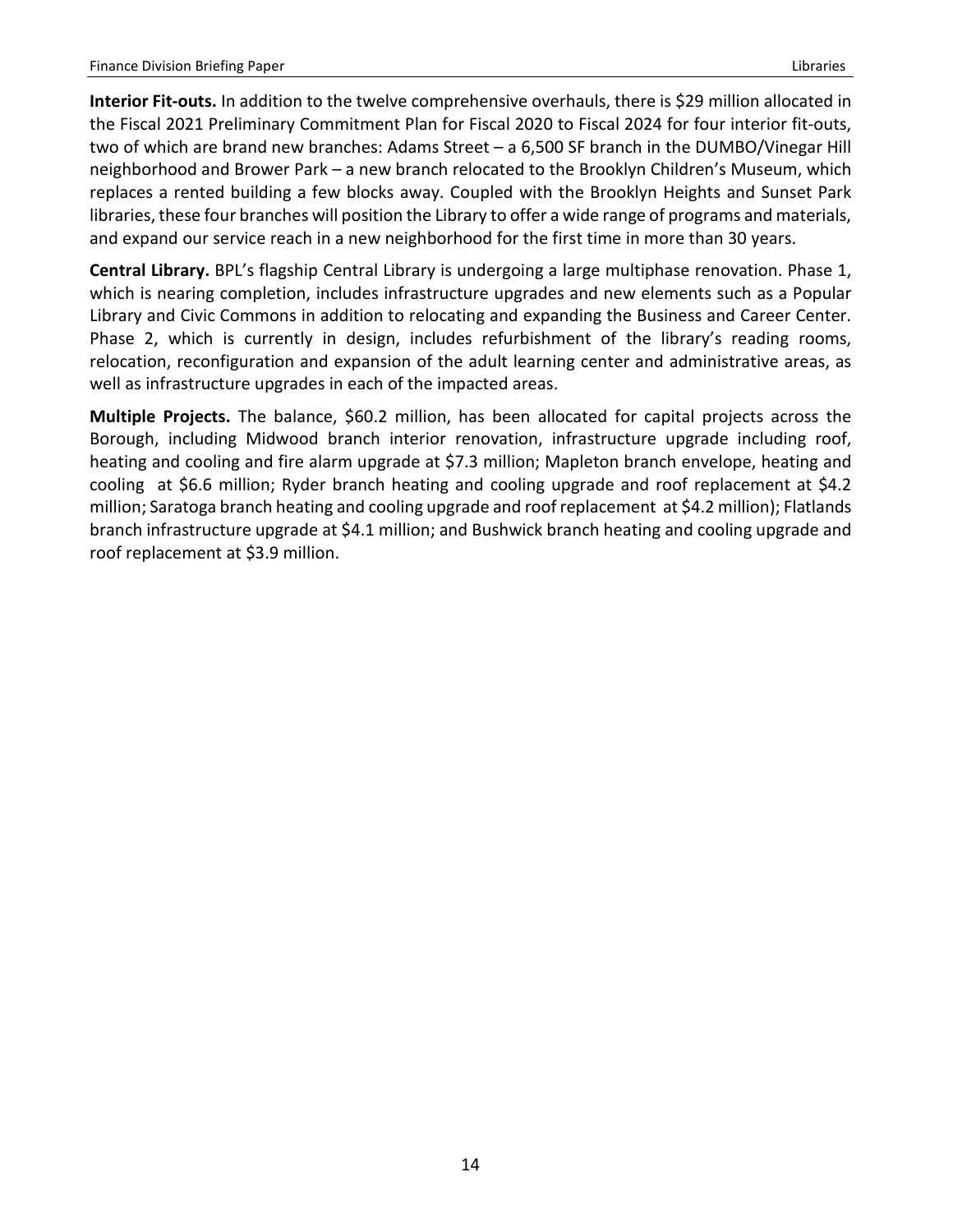# <span id="page-16-1"></span><span id="page-16-0"></span>**A: Budget Actions in the November and the Preliminary Plans**

|                                         | <b>FY20</b>    |                 |              |           | <b>FY21</b>     |              |  |  |
|-----------------------------------------|----------------|-----------------|--------------|-----------|-----------------|--------------|--|--|
| <b>Dollars in Thousands</b>             | City           | <b>Non-City</b> | <b>Total</b> | City      | <b>Non-City</b> | <b>Total</b> |  |  |
| <b>NYPL Research</b>                    | \$31,016       | \$0             | \$31,016     | \$30,118  | \$0             | \$30,118     |  |  |
| <b>NYPL</b>                             | 154,638        | 0               | 154,638      | 149,606   | 0               | 149,606      |  |  |
| QBPL                                    | 122,021        | 0               | 122,021      | 117,806   | $\Omega$        | 117,806      |  |  |
| <b>BPL</b>                              | 116,568        | 0               | 116,568      | 112,804   | 0               | 112,804      |  |  |
| Libraries Budget as of the Fiscal 2020  |                |                 |              |           |                 |              |  |  |
| <b>Adopted Budget</b>                   | \$424,243      | \$0             | \$424,243    | \$410,334 | \$0             | \$410,334    |  |  |
| <b>Other Adjustments</b>                |                |                 |              |           |                 |              |  |  |
| Research L306 Collective Bargaining     | \$7            | \$0             | \$7          | \$7       | \$0             | \$7          |  |  |
| <b>NYPL Excel Projects</b>              | 0              | 845             | 845          | 0         | $\mathbf{0}$    | 0            |  |  |
| NYPL FY20 Dem Response                  | 0              | $\mathbf{1}$    | $\mathbf{1}$ | 0         | 0               | $\mathbf 0$  |  |  |
| NYPL FY20 Demand Response               | 0              | 66              | 66           | 0         | 0               | $\mathbf 0$  |  |  |
| <b>NYPL FY20 NYCC</b>                   | 0              | 348             | 348          | 0         | 0               | $\pmb{0}$    |  |  |
| NYPL L306 Collective Bargaining         | 3              | 0               | 3            | 4         | 0               | $\pmb{4}$    |  |  |
| <b>BPL Demand Response</b>              | $\pmb{0}$      | 68              | 68           | 0         | 0               | $\pmb{0}$    |  |  |
| <b>BPL Energy Personnel</b>             | 0              | 170             | 170          | 0         | 0               | $\pmb{0}$    |  |  |
| <b>BPL Excel Projects</b>               | 0              | 482             | 482          | 0         | 0               | $\mathbf 0$  |  |  |
| BPL FY 20 NYCC                          | 0              | 730             | 730          | $\Omega$  | 0               | 0            |  |  |
| BPL L237 Non-LL56 Collective Bargaining | 218            | 0               | 218          | 354       | 0               | 354          |  |  |
| <b>BPL L306 Collective Bargaining</b>   | 14             | $\mathbf 0$     | 14           | 19        | 0               | 19           |  |  |
| <b>BPL MBF Collective Bargaining</b>    | 12             | $\Omega$        | 12           | 8         | 0               | 8            |  |  |
| <b>QBPL Excel Projects</b>              | 0              | 35              | 35           | 0         | $\Omega$        | $\mathbf 0$  |  |  |
| QBPL L306 Collective Bargaining         | $\overline{7}$ | 0               | 7            | 9         | 0               | 9            |  |  |
| <b>QBPL MBF Collective Bargaining</b>   | 5              | $\mathbf 0$     | 5            | 4         | 0               | $\pmb{4}$    |  |  |
| <b>NYPL Energy Personnel</b>            | 0              | 48              | 48           | 0         | 0               | $\pmb{0}$    |  |  |
| <b>NYPL Member Items Reallocation</b>   | 10             | $\Omega$        | 10           | 0         | 0               | $\mathbf 0$  |  |  |
| <b>BPL CC Member Items Reallocation</b> | 45             | $\Omega$        | 45           | 0         | 0               | $\mathbf 0$  |  |  |
| FY20-NYCC-QBPL                          | 0              | 654             | 654          | 0         | 0               | $\pmb{0}$    |  |  |
| <b>QBPL Member Items Reallocation</b>   | 20             | 0               | 20           | 0         | $\mathbf 0$     | $\Omega$     |  |  |
| <b>Subtotal, Other Adjustments</b>      | \$341          | \$3,447         | \$3,788      | \$405     | \$0             | \$405        |  |  |
| <b>TOTAL, All Changes</b>               | \$341          | \$3,447         | \$3,788      | \$405     | \$0             | \$405        |  |  |
| Libraries Budget as of the Fiscal 2021  |                |                 |              |           |                 |              |  |  |
| <b>Preliminary Budget</b>               | \$424,583      | \$3,446         | \$428,029    | \$410,740 | \$0             | \$410,740    |  |  |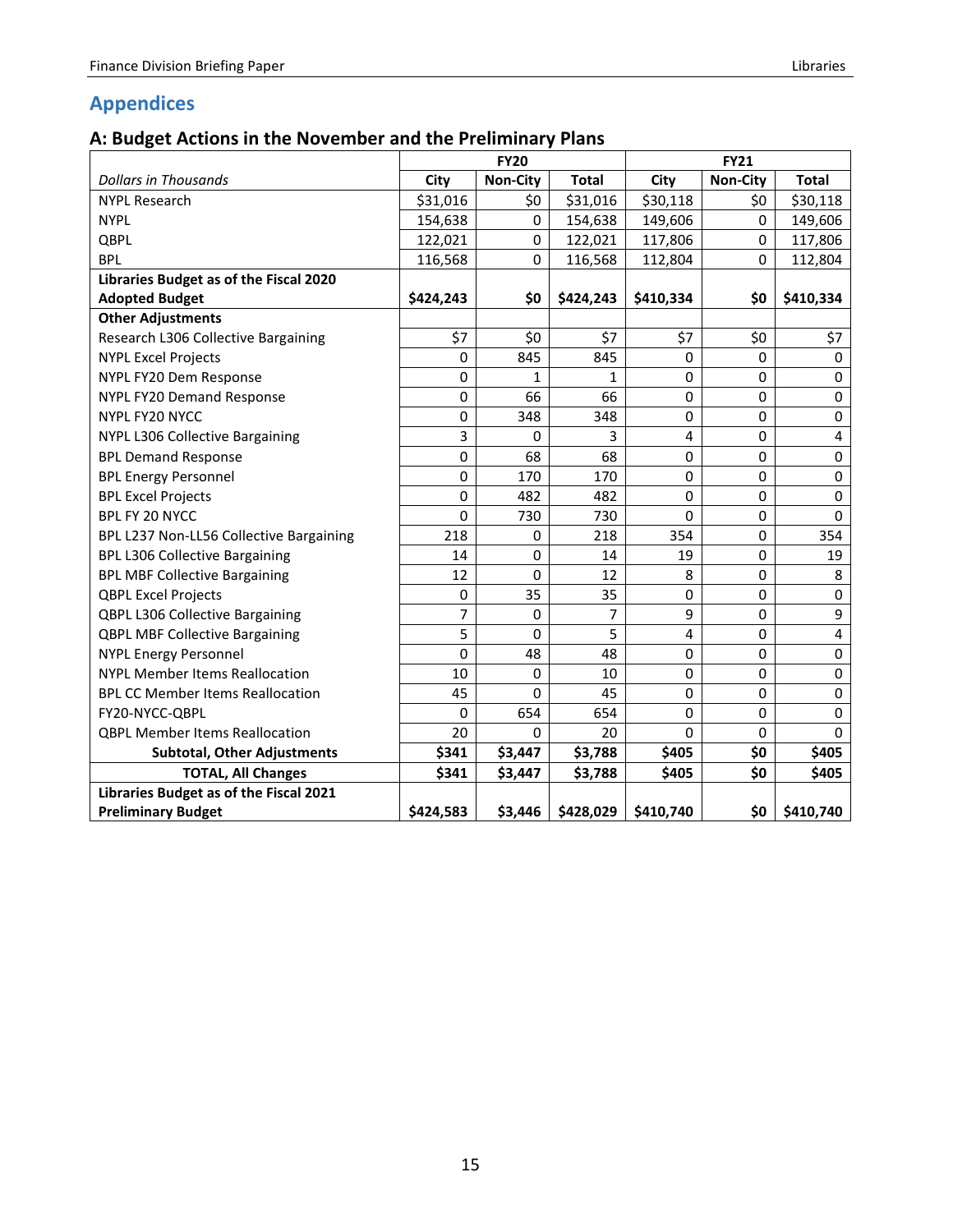## <span id="page-17-0"></span>**B: Program Areas**

<span id="page-17-1"></span>**New York Public Library**

|                                     | <b>FY18</b> | <b>FY19</b> | <b>FY20</b> | <b>Preliminary Plan</b> |             | *Difference      |
|-------------------------------------|-------------|-------------|-------------|-------------------------|-------------|------------------|
| Dollars in Thousands                | Actual      | Actual      | Adopted     | <b>FY20</b>             | <b>FY21</b> | <b>FY20-FY21</b> |
| <b>Spending</b>                     |             |             |             |                         |             |                  |
| <b>Other Than Personal Services</b> |             |             |             |                         |             |                  |
| Fixed and Misc Charges              | \$128,145   | \$134,913   | \$143,182   | \$144,502               | \$138,153   | (55,029)         |
| <b>Other Services and Charges</b>   | 11,744      | 11,102      | 11.457      | 11.457                  | 11.457      |                  |
| <b>TOTAL</b>                        | \$139,889   | \$146,015   | \$154,638   | \$155,959               | \$149,610   | (\$5,029)        |
| <b>Funding</b>                      |             |             |             |                         |             |                  |
| City Funds                          |             |             | \$154,638   | \$154,651               | \$149,610   | (55,029)         |
| Intra City                          |             |             | 0           | 1.240                   | 0           | 0                |
| <b>Other Categorical</b>            |             |             | 0           | 67                      | 0           | 0                |
| <b>TOTAL</b>                        | \$139,889   | \$146,015   | \$154,638   | \$155,959               | \$149,610   | (\$5,029)        |

*\*The difference of Fiscal 2020 Adopted Budget compared to Fiscal 2021 Preliminary Budget.*

#### <span id="page-17-2"></span>**New York Research Library**

|                                     | <b>FY18</b> | <b>FY19</b> | <b>FY20</b> | <b>Preliminary Plan</b> |             | *Difference      |
|-------------------------------------|-------------|-------------|-------------|-------------------------|-------------|------------------|
| Dollars in Thousands                | Actual      | Actual      | Adopted     | <b>FY20</b>             | <b>FY21</b> | <b>FY20-FY21</b> |
| <b>Spending</b>                     |             |             |             |                         |             |                  |
| <b>Other Than Personal Services</b> |             |             |             |                         |             |                  |
| Fixed & Misc. Charges               | \$24,900    | \$25,559    | \$28,007    | \$28,013                | \$27,118    | (\$889)          |
| Other Services & Charges            | 3,175       | 2,900       | 3,009       | 3,009                   | 3,009       | \$0              |
| <b>TOTAL</b>                        | \$28,075    | \$28,458    | \$31,016    | \$31,022                | \$30,127    | (\$889)          |
| <b>Funding</b>                      |             |             |             |                         |             |                  |
| City Funds                          |             |             | \$31,016    | \$31,022                | \$30,127    | (\$889)          |
| <b>TOTAL</b>                        | \$28,075    | \$28,458    | \$31,016    | \$31,022                | \$30,127    | (\$889)          |

*\*The difference of Fiscal 2020 Adopted Budget compared to Fiscal 2021 Preliminary Budget.*

## <span id="page-17-3"></span>**Brooklyn Public Library**

|                                     | <b>FY18</b> | <b>FY19</b> | <b>FY20</b> | <b>Preliminary Plan</b> |             | *Difference      |
|-------------------------------------|-------------|-------------|-------------|-------------------------|-------------|------------------|
| Dollars in Thousands                | Actual      | Actual      | Adopted     | <b>FY20</b>             | <b>FY21</b> | <b>FY20-FY21</b> |
| <b>Spending</b>                     |             |             |             |                         |             |                  |
| <b>Other Than Personal Services</b> |             |             |             |                         |             |                  |
| Contractual Services -              |             |             |             |                         |             |                  |
| <b>Professional Services</b>        | \$0         | \$0         | \$2         | \$2                     | \$2         | \$0              |
| Fixed & Misc. Charges               | 103,375     | 109,357     | 114,281     | 116,019                 | 110,898     | (3, 383)         |
| <b>Other Services &amp; Charges</b> | 2,502       | 2,348       | 2,283       | 2,283                   | 2,283       | $\Omega$         |
| Supplies & Materials                | 0           | 0           |             |                         |             | O                |
| <b>TOTAL</b>                        | \$105,877   | \$111,706   | \$116,568   | \$118,306               | \$113,185   | (53, 383)        |
| <b>Funding</b>                      |             |             |             |                         |             |                  |
| City Funds                          |             |             | \$116,568   | \$116,857               | \$113,185   | ( \$3,383)       |
| <b>Other Categorical</b>            |             |             |             | 68                      |             | $\Omega$         |
| Intra City                          |             |             | 0           | 1,382                   | 0           | O                |
| <b>TOTAL</b>                        | \$105,877   | \$111,706   | \$116,568   | \$118,306               | \$113,185   | (53, 383)        |

<span id="page-17-4"></span>*\*The difference of Fiscal 2020 Adopted Budget compared to Fiscal 2021 Preliminary Budget.*